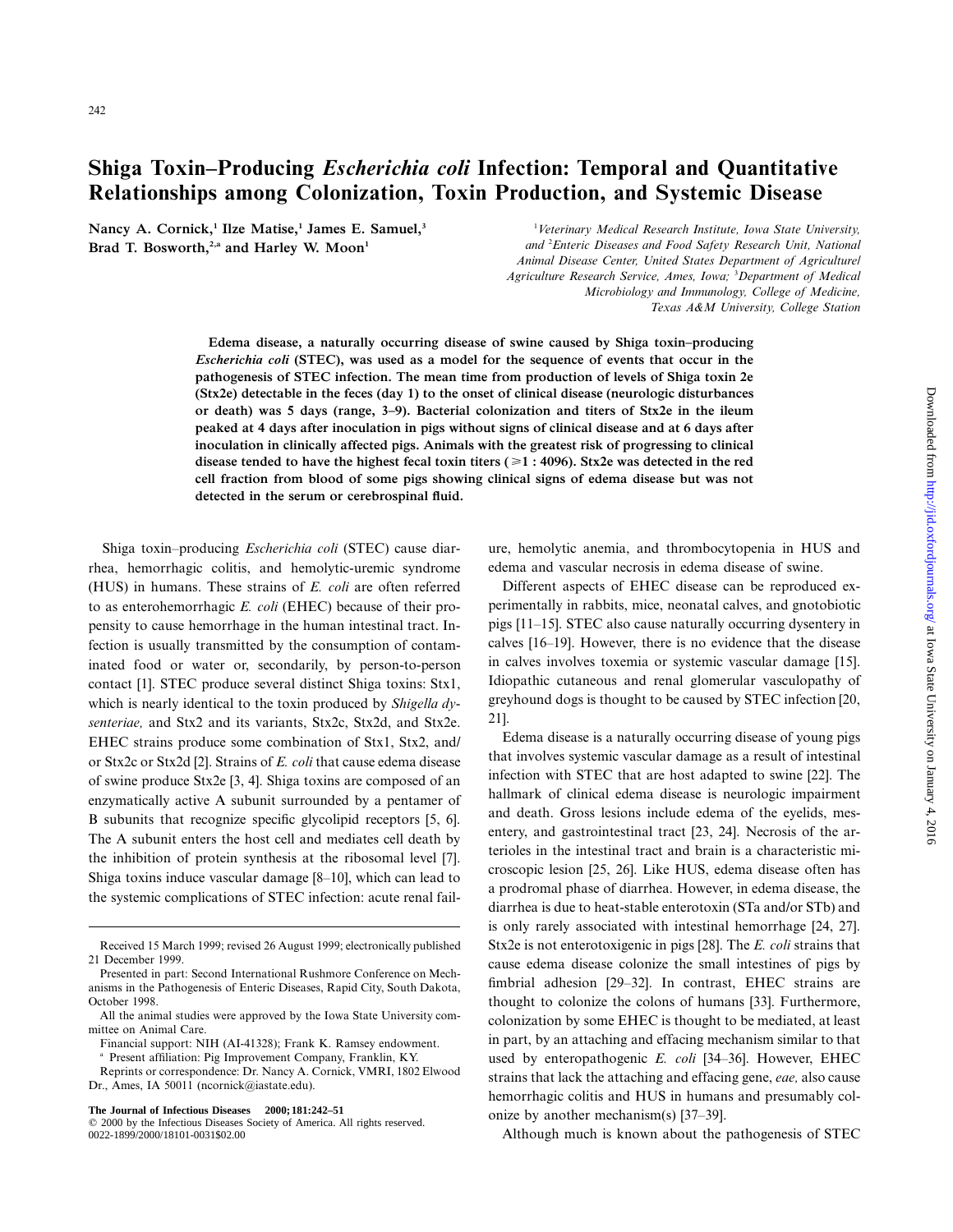

Figure 1. Clinical disease, vascular necrosis (VN), and geometric mean fecal Shiga toxin 2e titer (log<sub>10</sub>) of pigs after inoculation with Shiga toxin–producing *Escherichia coli* strain S1191. Clinical, pigs ( $n = 16$ ) that developed clinical edema disease; asymptomatic, pigs ( $n = 34$ ) that did not develop clinical edema disease.

infections, the temporal and quantitative relationships between intestinal colonization, toxin production, toxemia, and the clinical manifestations of toxemia due to Shiga toxin have not been adequately defined. In this study, we used edema disease to define stages in the pathogenesis of STEC disease. We determined the times from inoculation to the peak of intestinal colonization with STEC and to the peak of Stx2e titers in the intestinal content and feces. We also sought to determine whether Stx2e titers in the feces and blood were predictive of systemic disease and the temporal and quantitative relationships between toxin production and systemic disease.

## **Materials and Methods**

*Bacterial strains. E. coli* S1191 (serogroup O139) was first isolated from a clinical case of edema disease [3]. This strain is hemolytic on sheep blood agar (SBA) and produces Stx2e, heat-stable enterotoxin STb, and F18 fimbriae, which mediate attachment to the porcine small intestine [29–32]. S1191 is resistant to chloramphenicol. *E. coli* 123 (serogroup O43) was isolated from a healthy pig and is not pathogenic. Inocula were prepared as described elsewhere [40].

*Experimental design.* Three-week-old pigs (weaned at 14 days of age, all from the same commercial herd) were randomly assigned to groups of controls or principals. Pigs were acclimated to the diet of 21% protein for 4 days before challenge [41]. Rooms were kept at 21°C, and heat lamps were available. Pigs were weighed at  $-1$ , 7, and 14 days after inoculation. Rectal swabs were collected before inoculation and at days 2 and 4 after inoculation. The principals (a total of 50 from 3 replicates of the experiment) were orally

inoculated with  $10^{10}$  cfu of strain S1191 in a gelatin capsule, and controls ( $n = 34$ ) were inoculated with 10<sup>10</sup> cfu of strain 123.

Individual fecal samples were collected daily from all principals and 3 controls on days 1–10 after inoculation and assayed for free fecal Stx2e. Pigs were observed at least twice daily for signs of clinical edema disease and were killed and necropsied when advanced neurologic signs were detected. Randomly selected principal pigs without signs of clinical edema disease were killed and necropsied on days 2, 4, 6, 8, 10, 12, and 14 after inoculation (3/day on days 2–10 and 2/day on days 12–14). Randomly selected control pigs were killed and necropsied on days 1, 5, and 13 after inoculation (3/day on days 1 and 5 and 8/day on day 13). Blood samples (serum or whole blood with EDTA) were collected from some pigs before death. At necropsy, 5-cm sections of ileum and colon were collected for bacteriologic counts. Contents from ileum, colon, and rectum (feces) were collected for toxin assay. Tissue samples from ileum, brain stem, colon, and kidney were collected for histologic examination. Attempts to collect cerebrospinal fluid from clinically affected principals and from controls at necropsy yielded acceptable (blood-free) samples for toxin assay from 5 principals and 2 controls.

Pigs that died were also necropsied, and (except for 1 pig) tissue samples were collected for histologic examination. However, because of the potential for postmortem bacterial proliferation and toxin production, samples for bacteriology and toxin assay were not collected from pigs found dead. At the end of the experiment, 14–15 days after inoculation, the remaining principals were killed and necropsied, and their tissues were examined histologically.

*Bacteriology.* Intestinal samples were immediately placed on ice and processed within 2 h of collection. Samples for quantitative bacteriology were diluted in 20 mL of PBS and processed in a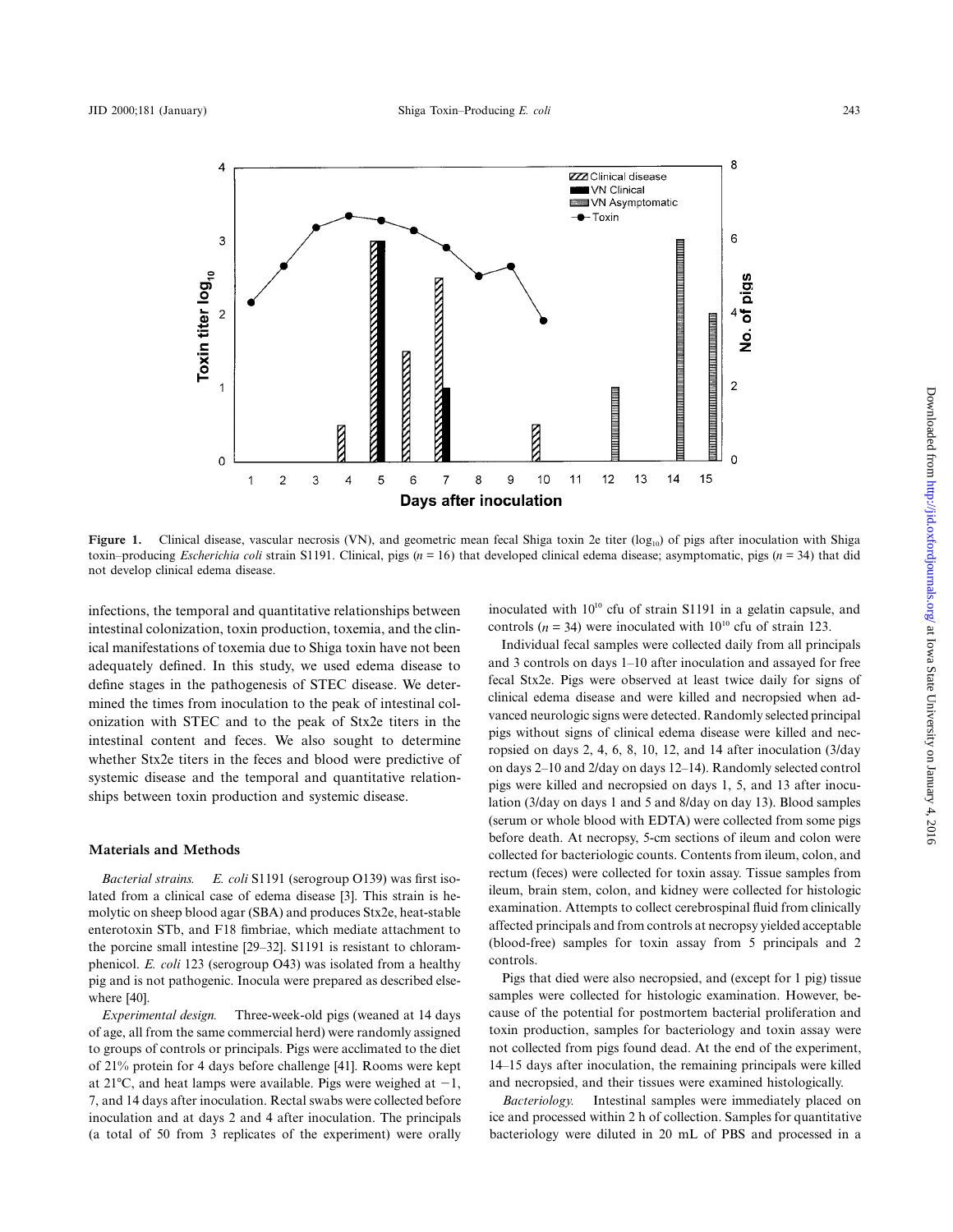**Table 1.** Titers of Shiga toxin 2e in feces of selected pigs after inoculation with Shiga toxin–producing *Escherichia coli* S1191.

| Pig | <b>Status</b> | Vascular<br>necrosis | Titer <sup>a</sup> at day after inoculation |      |         |                   |                   |         |                      |        |      |     |
|-----|---------------|----------------------|---------------------------------------------|------|---------|-------------------|-------------------|---------|----------------------|--------|------|-----|
|     |               |                      |                                             |      | 3       | 4                 | 5                 | -6      |                      | 8      | 9    | 10  |
| 727 | Asymptomatic  | $^+$                 | NT                                          | 128  | 131,072 | 8192              | 65.536            | 131.072 | 131.072              | 32,768 | 8192 | 128 |
| 635 | Asymptomatic  | -                    | 128                                         | 64   | 128     | 512               | 256               | 128     | NT                   | 512    | 64   | 64  |
| 730 | Asymptomatic  | $^+$                 | 128                                         | 512  | 4096    | 2048              | 16,384            | NT      | 1024                 | 1024   | 128  | 128 |
| 631 | Clinical      |                      | 128                                         | 2048 | 4096    | 4096 <sup>b</sup> |                   |         |                      |        |      |     |
| 621 | Clinical      | -                    | 256                                         | 8192 | 16.384  | 1024              | 4096 <sup>b</sup> |         |                      |        |      |     |
| 616 | Clinical      | +                    | 64                                          | 512  | 2048    | 512               | 256               | 131.072 | 131.072 <sup>b</sup> |        |      |     |

NOTE. Aymptomatic, pigs that did not develop clinical edema disease; clinical, pigs that developed clinical edema disease; NT, not

 $\overset{a}{\phantom{\phi}}$  Reciprocal of toxin titer.<br> $\overset{b}{\phantom{\phi}}$  Died or killed after developing signs of edema disease.

Stomacher laboratory blender (Seward Medical, London, UK) for 1 min. Samples were serially diluted 10-fold in PBS, inoculated onto SBA containing chloramphenicol (30  $\mu$ g/mL), and incubated at 377C overnight. Pigs were tested for preexisting infection with Stx2e<sup>+</sup> *E. coli* as follows. Rectal swabs from pigs at day  $-1$  after inoculation were inoculated onto SBA without antibiotics. Hemolytic *E. coli* recovered were tested for the presence of genes encoding Stx2, by use of a multiplex polymerase chain reaction assay [42]. Rectal swabs from principals after challenge were inoculated onto SBA with chloramphenicol, to confirm that pigs were colonized by S1191.

*Assay for Stx2e.* Assays for Stx2e were done on monolayers of Vero cells as previously described [43, 44]. All samples were stored at 47C until assayed. Pilot studies indicated that storage at 47C or at freezing did not affect Stx2e titers of fecal or intestinal samples (unpublished data). Fecal and intestinal samples were processed by a modification of the method of Karmali et al. [45]. Samples were centrifuged at 7600 *g* for 10 min, and the supernatant was removed and centrifuged at 16,000 *g* for 10 min in a microfuge and then sterilized through a  $0.22$ - $\mu$ m filter. PBS (1 vol/1 vol feces) was added after the first centrifugation step if the sample did not contain 2 mL of supernatant. The sample was mixed well and recentrifuged twice. Intestinal and fecal samples were initially diluted 1 : 32, because preliminary studies indicated that there was nonspecific toxicity to Vero cells at lower dilutions in normal pig feces. Blood samples were centrifuged at 1500 *g* for 10 min. The plasma and buffy coat were removed, and the whole red blood cells were used in the assay. Preliminary in vitro studies, in which purified Stx2e was added to whole blood, indicated that the majority of the Stx2e was detected in the red blood cell fraction (unpublished data). Twofold dilutions of red blood cells were made in Hanks' balanced salt solution without Ca or Mg rather than in tissue culture medium. Blood samples were considered positive if the titer was  $>1$  : 8, because there was nonspecific Vero cell toxicity at lower dilutions in the blood of a few normal pigs. Serum and cerebrospinal fluid were also assayed for Stx2e. All positive blood samples and at least 1 positive intestinal sample from each pig were neutralized with bovine polyclonal antibody that neutralizes Stx2 and Stx2e [46]. The intestinal samples were diluted to titers of ∼1 : 100 before neutralization. Fetal calf serum was used as an antibody-negative neutralization control. Samples were considered neutralized and their Vero toxic activity to be due to Stx2e if the polyclonal antibody reduced the toxin titer by  $\geq 4$ -fold [47].

*Histopathology.* Samples were fixed in 10% formalin, processed by standard procedures, and stained with hematoxylin-eosin [25]. The slides were numerically coded and examined with a light microscope by 2 investigators who were not aware of the challenge strain or toxin levels for the pigs under examination.

*Statistics.* The weight gain of principal and control pigs was compared by use of a one-way analysis of variance. Pigs that died or were killed before day 7 were not included in the weight analysis. Average toxin titers were calculated as the geometric means of the reciprocal value. Differences in intestinal toxin titers among different tissue sites were compared by one-way analysis of variance (mixed model). Fecal toxin titers were analyzed with repeated-measures analysis of variance for days 1–5 after inoculation. Statistical analysis was not done on fecal toxin titers from days 6–10 after inoculation because of the small number of clinical pigs still surviving. Average colony-forming units of bacteria were calculated as the geometric means.

## **Results**

*Clinical signs.* Nine of the 50 principal pigs exhibited ataxia and circling or became moribund and were killed. An additional 7 principal pigs did not exhibit neurologic signs during observation but were found dead. Edema disease (characterized by the presence of gross edema, fibrinous exudates, or microscopic vascular lesions) was determined to be the cause of neurologic signs or death in all 16 of these animals. Clinical edema disease (signs or death) occurred 4–10 days (mean, 6) after inoculation (figure 1). None of the control pigs exhibited signs of edema disease or died. Mild diarrhea of unknown cause occurred in some principal and control pigs before inoculation and sporadically in a few controls after challenge. Diarrhea occurred consistently in the principal pigs on days 2–8 after inoculation. The mean weight  $(\pm SD)$  of principals with clinical disease that survived to 7 days after inoculation tended to be less (5.3  $\pm$ 0.3 kg) than that of asymptomatic principals (no neurologic signs or edema;  $6.2 \pm 1.1$  kg) and controls  $(6.3 \pm 1.0$  kg). The mean weights of asymptomatic principals and controls were not significantly different at 7 or 14 days after inoculation.

*Microscopic vascular lesions.* Vascular lesions were detected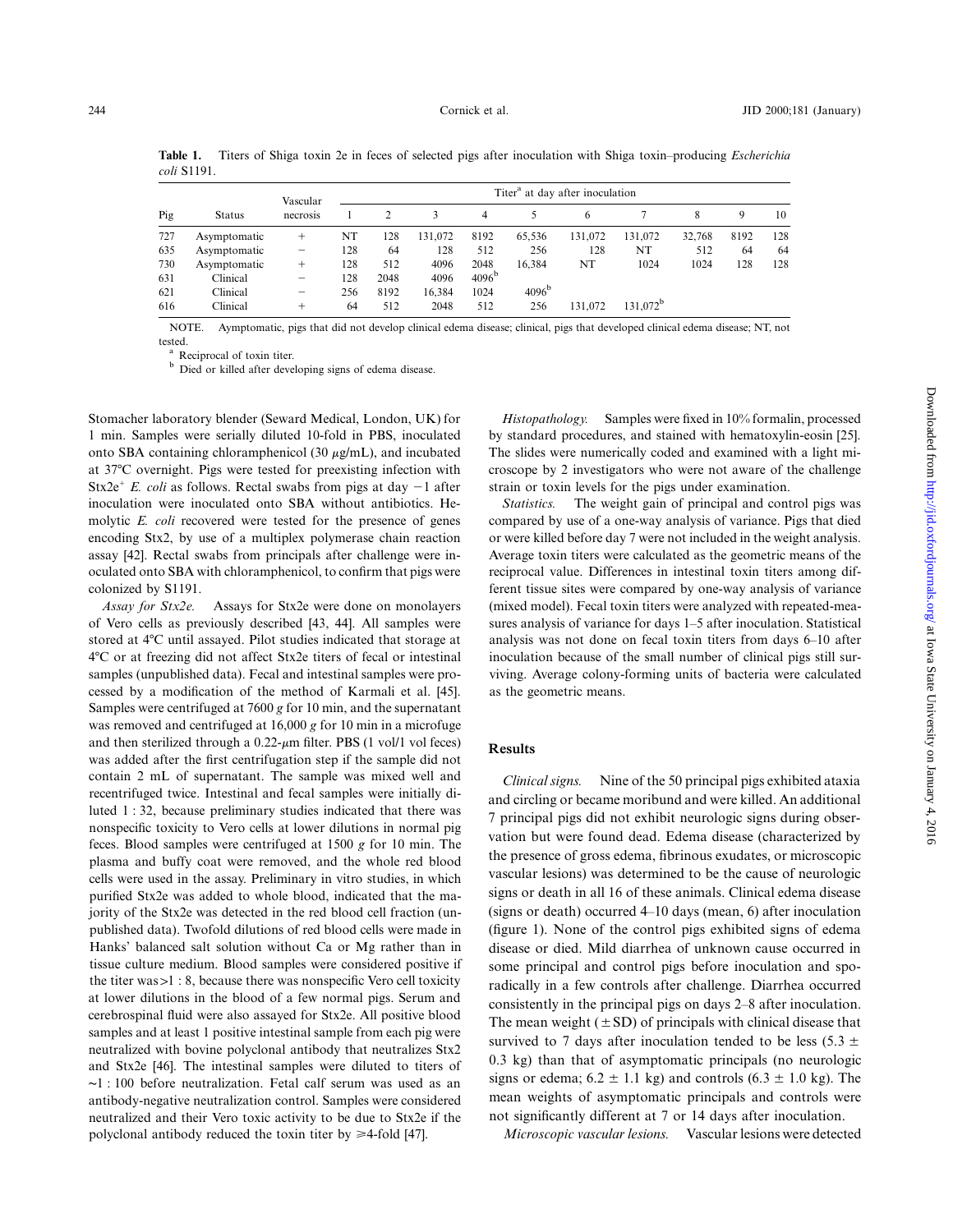

**Figure 2.** Geometric mean Stx2e titers (log<sub>10</sub>) in feces of pigs inoculated with Shiga toxin–producing *Escherichia coli* strain S1191. Clinical, pigs ( $n = 16$ ) that developed clinical edema disease; asymptomatic, pigs ( $n = 34$ ) that did not develop clinical edema disease. Bars indicate SEs. Slope of mean fecal toxin titer for clinical pigs 1–5 days after inoculation was greater then that for asymptomatic pigs ( $P < .05$ ). Data were analyzed by repeated-measures analysis of variance for days 1–5 after inoculation. Data from days 6–10 were not analyzed for statistical significance, because too few pigs remained in the clinical group.

in 8 of the 15 principals with clinical disease that were examined and in 12 of 34 asymptomatic principals. The lesions were detected in the brain, ileum, and colon but not in the kidney. The earliest detection of vascular necrosis was in clinical pigs at 5 days after inoculation and in randomly selected asymptomatic principals at 12 days after inoculation (figure 1). None of 14 control pigs necropsied had vascular lesions.

*Fecal toxin titers.* Stx2e was not detected in the feces of control pigs. Stx2e was detected in the feces of all principals on day 1 after inoculation. Thus, the mean time from production of Stx2e in intestine to the onset of clinical edema disease was 5 days (range, 3–9; figure 1). The range of fecal toxin titers varied widely both in pigs that developed and in those that did not develop clinical signs (table 1). For example, pig 727 attained fecal toxin titers of 1 : 131,072 for several days but did not exhibit any clinical signs of edema disease. In contrast, the peak fecal toxin titer of pig 631 was 1 : 4096 on day 3 after inoculation, and the pig was found dead from edema disease the following day (table 1). None of the 16 principals that attained maximal fecal toxin titers  $<$ 1 : 4096 progressed to clinical disease. However, of 34 animals that attained fecal toxin titers  $\geq 1$  : 4096, 16 (47%) progressed to clinical disease and 18 did not. The slope of the mean fecal toxin titer for principals with clinical disease was significantly greater than that for asymptomatic principals on days  $1-5$  after inoculation ( $P <$ .05; figure 2). The mean fecal toxin titer of asymptomatic principal pigs that developed vascular necrosis was not significantly higher than that of the asymptomatic pigs without lesions.

*Bacterial colonization and toxin titers in the intestine.*  $Stx2e^+ E.$  *coli* were not detected in any of the pigs before inoculation. All the principals shed the inoculum strain in their feces 2–4 days after inoculation. Control pigs did not have detectable levels of  $\text{Stx2e}^+$  *E. coli* in their intestinal tracts after inoculation. In randomly selected asymptomatic principals, the peak of both bacterial colonization and titer of Stx2e in the ileum occurred at 4 days after inoculation and fell sharply thereafter (figure 3). On this day, the geometric mean bacterial count of strain S1191 in the ileum was  $1.6 \times 10^8$  cfu/cm, and the geometric mean toxin titer was 1 : 16,384. In the 9 pigs that were killed with clinical signs of edema disease, the greatest intensity of bacterial colonization and highest titer of Stx2e occurred at 6 days after inoculation. The geometric mean density of bacteria in these 3 pigs was  $2.4 \times 10^8$  cfu/cm, and the geometric mean titer of Stx2e was 1 : 32,768. The toxin titers of the colon and rectal content from randomly selected asymptomatic pigs followed a course similar to that seen in the ileum (figure 4). During the early stage of the disease (days 2–4), the titer of Stx2e in the ileal content was significantly higher than that in the colon or rectal content  $(P < .01)$ .

*Titer of Stx2e in relation to the density of colonization by strain S1191.* Although the titer of Stx2e in the ileum tended to increase with the number of STEC, there was not an absolute correlation between toxin titer and bacterial density (figure 5). The majority of animals (14/15) that had Stx2e titers  $\geq 1$ : 4096 in their intestinal contents also had densities  $>10^6$  cfu/cm of ileum. However, the individual animals that had the highest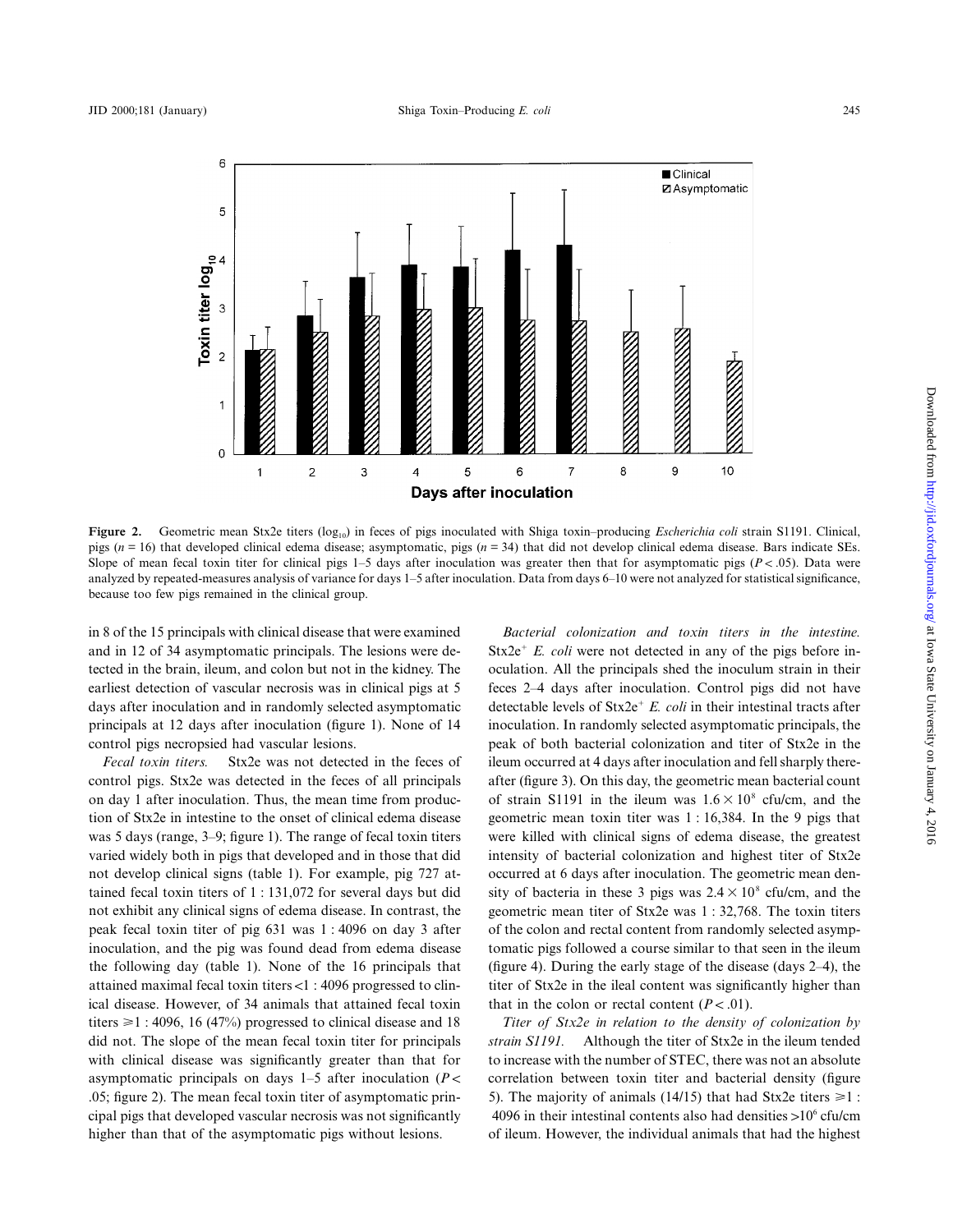

Figure 3. Geometric mean colony-forming units (log<sub>10</sub>) of Shiga toxin–producing *Escherichia coli* strain S1191 and geometric mean Shiga toxin 2e titers ( $log_{10}$ ) in ilea of randomly selected asymptomatic pigs (3 pigs/day on days 2–10 and 2 pigs/day on days 12–14).

titers of Stx2e did not have the greatest density of bacterial colonization. A high ileal toxin titer  $(\geq 1 : 8192)$  and a high density of bacterial colonization ( $\geq 10^6$  cfu/cm) of the ileum occurred in most (8/9) of the clinically affected animals examined. The only clinical pig that had a relatively low ileal toxin titer and bacterial density at the time of necropsy (figure 5) attained a peak fecal toxin titer of 1 : 8192 at 4 days before necropsy.

Bacterial layers, characterized by aggregates of basophilic rod-shaped bacteria in immediate apposition to the epithelial brush border, were detected in the ileal sections of 8 of 34 asymptomatic principals and 6 of 15 clinical pigs. The mean bacterial count of strain S1191 in the ileum of these pigs with bacterial layers was  $2.3 \times 10^6$  cfu/cm (range, <500 to  $1 \times 10^{10}$ ). The bacterial layers were detected as early as 2 days and as late as 12 days (mean, 6) after inoculation in asymptomatic principals and 5–7 days (mean, 6) after inoculation in clinical pigs. Six of the 8 asymptomatic principals with adherent bacterial layers attained peak fecal toxin titers  $\geq 1$  : 8192. One of those 6 attained fecal toxin titers 1 : 131,072 on day 3 and remained clinically normal (pig 727; table 1). The mean bacterial count of strain S1191 in the ilea of pigs without adherent layers was  $2.9 \times 10^5$  cfu/cm (range, <50 to  $7.7 \times 10^8$ ). Bacterial layers were not detected in sections of colon. None of the 14 control pigs necropsied had detectable adherent bacteria in their intestinal sections.

*Stx2e in blood and cerebrospinal fluid.* Blood samples were obtained from 25 principal pigs, 7 of which were exhibiting clinical signs of edema disease at the time the blood was collected (before death). Stx2e was detected in the red cell fraction of blood from 5 of 7 animals with clinical edema disease (table 2). The mean titer of Stx2e in the blood of these 5 animals was 1 : 64 (range, 1 : 16–1 : 512). The ileal and peak fecal toxin titers of these 5 animals ranged from 1 : 8192 to 1 : 65,536 and from 1 : 16,384 to 1 : 131,072, respectively. The ileal and peak fecal toxin titers of the 2 clinical pigs that did not have detectable Stx2e in blood ranged from  $1:64$  to  $1:32,768$  and from 1 : 8192 to 1 : 16,384, respectively. The blood from the 18 asymptomatic pigs and 8 controls examined did not have detectable toxin. The cerebrospinal fluid samples from the 5 clinical and 2 control pigs examined were also negative. All the serum samples from the 7 clinical, 18 asymptomatic principal, and 8 control pigs examined were negative for Stx2e. Serum from 1 control animal was toxic to Vero cells, but that activity was not neutralized by bovine antibody to Stx2.

Serum samples collected at the end of the experiment were also assayed for Stx2e-neutralizing antibodies [44]. The geometric mean neutralizing titers for control pigs and asymptomatic principal pigs were 1 : 4 and 1 : 5, respectively.

In an experiment similar to that reported here but conducted as part of a different study, we detected Stx2e in the red cell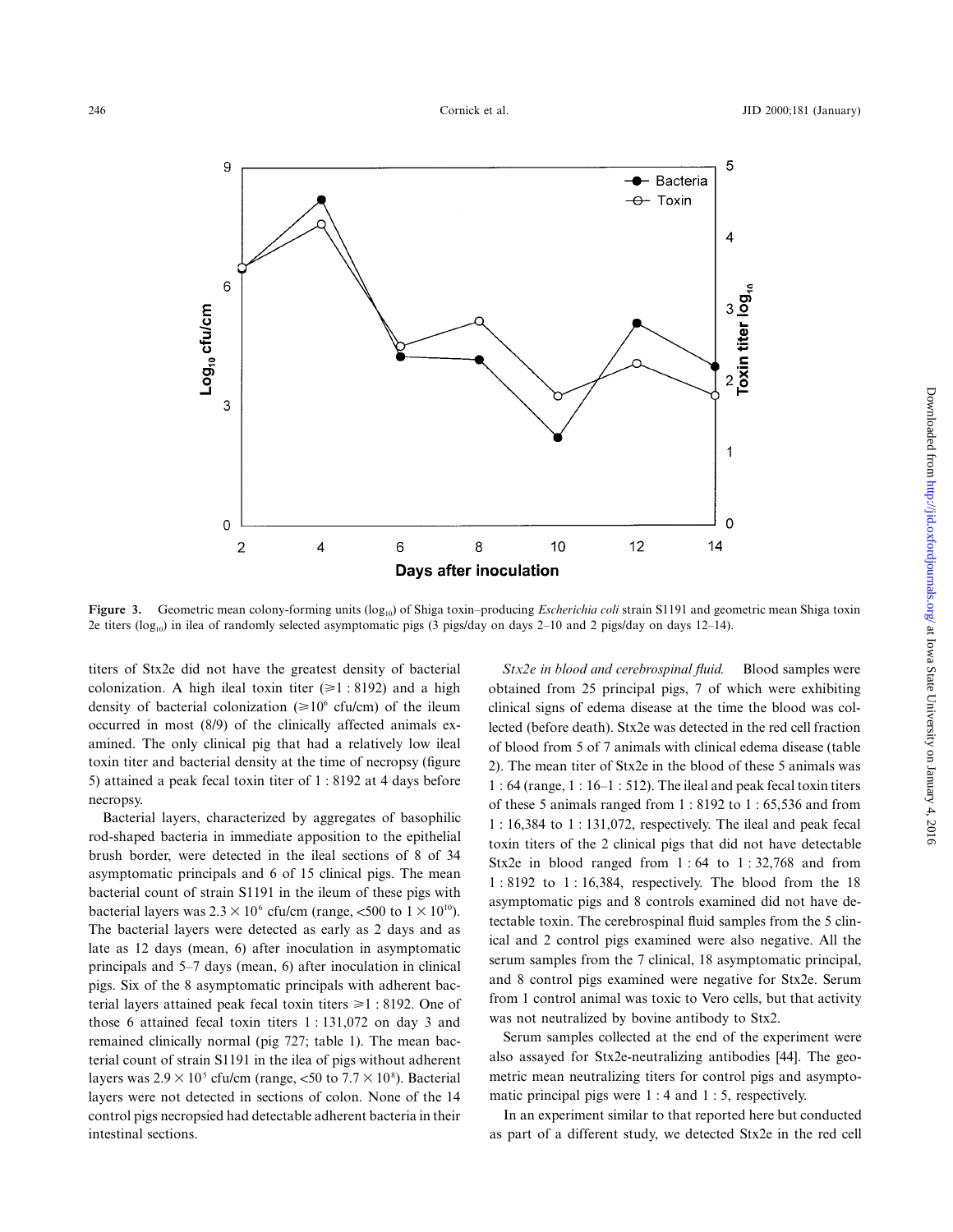

Figure 4. Geometric mean titers of Shiga toxin 2e (log<sub>10</sub>) from ileal, colonic, and rectal contents of randomly selected asymptomatic pigs inoculated with Shiga toxin–producing *Escherichia coli* strain S1191 (3 pigs/day on days 2–10 and 2 pigs/day on days 12–14). \*Titers were significantly greater in ileum than in colon or rectum on days 2 and 4 after inoculation  $(P < .01)$ ; data were analyzed by mixed-model analysis of variance.

fraction from the blood of 5 of 8 clinical and 2 of 12 asymptomatic pigs infected with strain S1191 (unpublished data).

# **Discussion**

The reason(s) for the variable latent period of several days between the production of Stx2e in the intestine and the onset of systemic disease manifested as clinical signs or vascular necrosis (figure 1) is not known. Because the delay between intravenous administration of purified Stx2e and the onset of systemic disease in pigs is only 7–28 h [22], it seems likely that much of the latent period reflects the time required to attain critical levels of toxin in blood and/or vascular endothelium. Presumably, the time required to attain critical systemic levels of toxin is a function of the amount produced and the rate of transport across intestinal epithelium into blood [48, 49]. The onset of vascular necrosis in asymptomatic principals at 12 days after inoculation, well after the peak of toxin production (figures 1 and 3), leads us to speculate that Stx2e may act accumulatively during STEC infections. Whatever the mechanism(s) involved in the delay between the onset of toxin production and clinical disease, the occurrence of the delay suggests use of the edema disease model to determine if systemic disease can be prevented by intervention with antibody [50] or other anti– Shiga toxin therapy during the latent period.

The data indicate that fecal toxin titers were reflective of intestinal toxin titers (figure 4). Fecal toxin titers of clinical pigs as a group were significantly greater than those of asymptomatic principals (figure 2). Furthermore, none of the pigs that attained fecal toxin titers  $\langle 1 : 4096$  progressed to clinical disease, but nearly 50% of those that did attain titers  $\geq 1$ : 4096 developed clinical disease. However, the range of toxin titers

**Table 2.** Titers of Shiga toxin 2e at time of death in ilea and blood of pigs inoculated with Shiga toxin–producing *Escherichia coli* S1191.

|               |           |        | Titer <sup>a</sup> in ileum | Titer <sup>a</sup> in blood |      |                         |  |
|---------------|-----------|--------|-----------------------------|-----------------------------|------|-------------------------|--|
| <b>Status</b> | Range     | Mean   | No. positive/no. tested     |                             | Mean | No. positive/no. tested |  |
| Clinical      | 64–65.536 | 16.384 | 717                         | $16 - 512$                  | -64  | 5/7                     |  |
| Asymptomatic  | 64–16.384 | 709    | 17/17                       |                             | ND   | 0/18                    |  |
| Control       |           | ND     | 0/8                         |                             | ND   | 0/8                     |  |

NOTE. Clinical, pigs that developed clinical edema disease; asymptomatic, pigs that did not develop clinical edema disease; ND, none detected.<br><sup>a</sup> Reciprocal of toxin titer.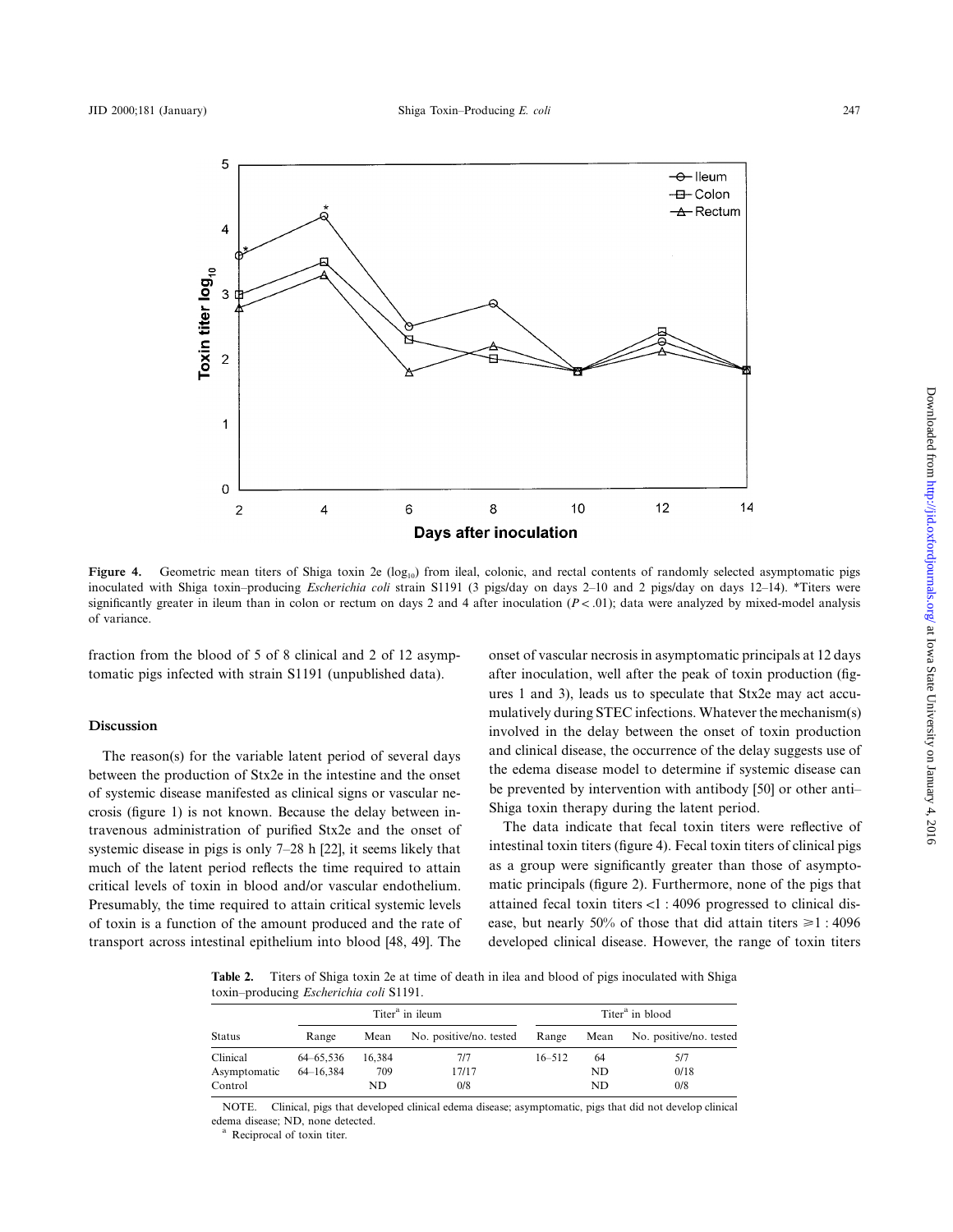

**Figure 5.** Titer of Shiga toxin 2e ( $log_{10}$ ) relative to density of bacterial colonization ( $log_{10}$ ) in ilea and occurrence of clinical edema disease in pigs inoculated with Shiga toxin–producing *Escherichia coli* strain S1191.

in individual pigs varied widely both in clinical and in asymptomatic principals (figure 2, table 1). Thus, fecal toxin titers tended to correlate with the relative risk of clinical disease for a group of pigs but (because of variable susceptibility of individual pigs to intestinal toxin) were not predictive for individual pigs. These data are consistent with the notion that the risk of clinical disease during human STEC infections increases with the level of intestinal toxin [51] but that intestinal toxin levels are not predictive of clinical outcome for individual patients [45, 52].

In general, the density of STEC colonization in the intestine was reflected by the titer of Stx2e in the gut contents. However, the individual animals with the highest titers of Stx2e did not have the greatest density of STEC colonization. One possible explanation for these results is that toxin production by strain S1191 is inducible in vivo and is stimulated by attachment to the intestinal wall or by interaction with metabolites in the intestinal lumens of some animals. We do not have any additional evidence for this hypothesis. In vitro–grown cultures of S1191 routinely produce an Stx2e titer of 1 : 1000 in culture supernatant, but sonic lysates of these same cultures have titers that are 100-fold higher [3]. Some of the pigs in this study had intestinal Stx2e titers similar to the titers of sonic lysates of S1191. Some EHEC strains produce a variant of Stx2 (Stx2d) that is activated by mouse or human intestinal mucus [53]. In the presence of this activator, toxin titers are increased 100-fold per cfu of bacteria. Stx2e produced by strain S1191 was not activated in vitro by mouse or human mucus, but porcine mucus was not tested [53]. However, the cytotoxicity of purified Stx2e [28] and the culture supernatant of strain S1191 (unpublished data) was not altered by incubation with intestinal fluid from pigs. The fact that Stx2e titers were higher in ileum than in colon or rectum suggests that small intestine may be the major site of Shiga toxin production in this model of STEC infection. The small intestine is the site of adhesion to intestinal epithelium (mediated by F18 fimbriae) during colonization by edema disease–causing strains of STEC [23, 27, 29–32]. We speculate further that STEC adherent to intestinal epithelium may be in a niche that enhances production, release, or activation of Shiga toxin. In contrast to the fimbria-mediated ileal colonization by STEC in edema disease, many (but not all) EHEC apparently colonize human colon, at least in part, via the attaching/effacing mechanism. Such differences in site and attachment mechanism among bacterial species may cause species differences in production, release, activation, or absorption of Shiga toxin. Therefore, results from edema disease may not be directly applicable to hemorrhagic colitis and HUS.

Early fecal samples greatly increase the recovery of *E. coli* O157:H7, a serotype of STEC frequently associated with human EHEC infections [54–57]. The data from the study reported here also emphasize the importance of fecal samples collected early in the disease. By 6 days after inoculation, the density of STEC in the ilea of randomly selected asymptomatic pigs had dropped to  $10^4$  cfu/cm, and toxin titers in the intestinal content were  $< 1$  : 500 (figure 3). Even in pigs with clinical signs, the mean bacterial count in the ileum dropped by 2 orders of magnitude, and the mean toxin titer dropped from 1 : 32,768 to 1 : 9506 between days 6 and 7. The delay in obtaining fecal samples may be one explanation for the comparatively low fecal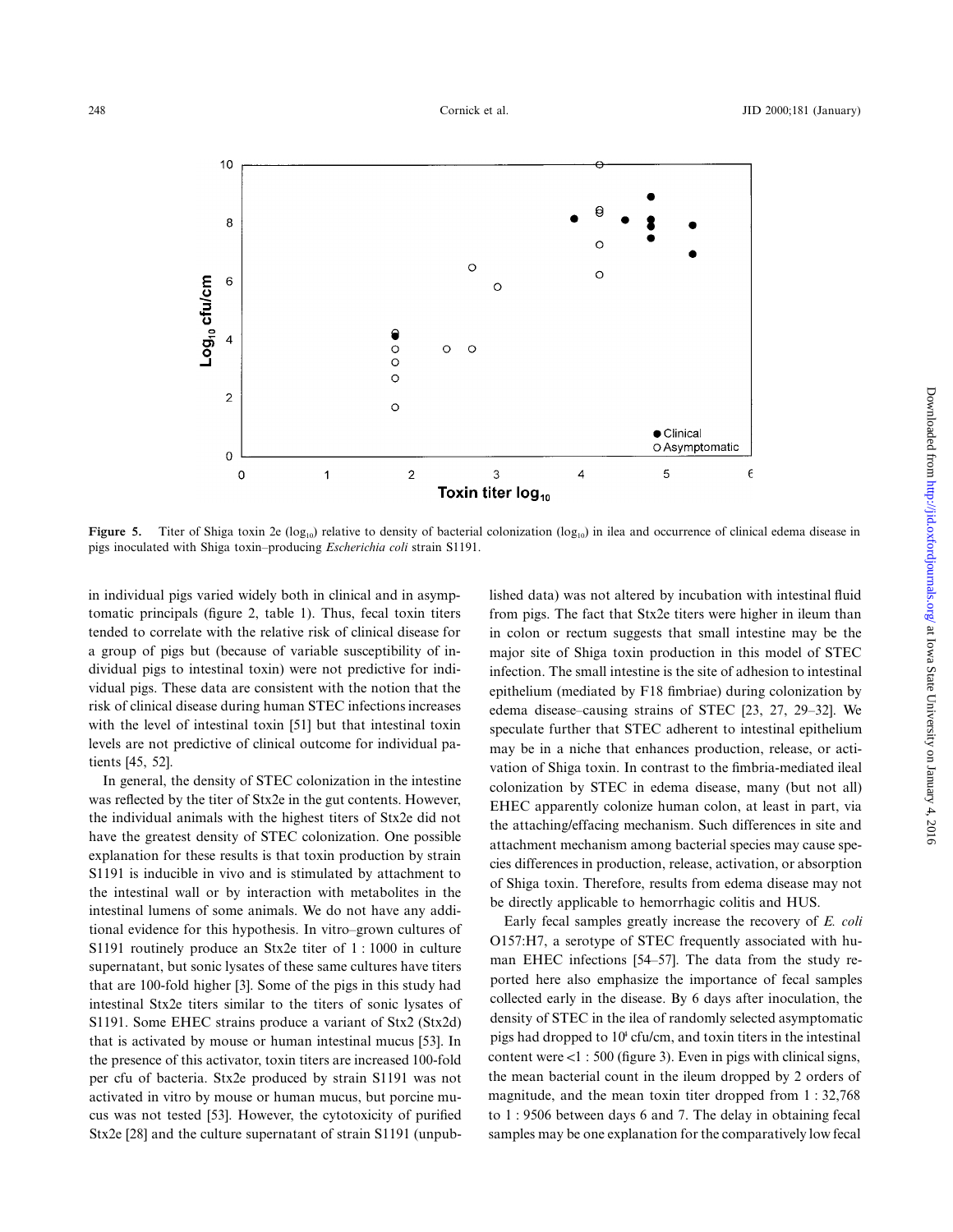toxin titers reported from patients with EHEC infections [45, 52].

Some asymptomatic pigs had fecal toxin titers >10-fold higher (1 : 131,072) than the apparent minimum threshold level (1 : 4096) required for clinical disease (table 1). It may be that not all pigs transport an equal percentage of free toxin from the intestine into the blood. Previous studies indicate that purified Stx2e given intraintestinally does not cause clinical edema disease. However, when sodium deoxycholate is given to increase intestinal permeability, intraintestinal Stx2e causes clinical edema disease [49]. Alternatively, differences in the availability of receptors on erythrocytes and/or blood vessels may explain the variability among pigs in response to intestinal toxin loads [5]. We cannot exclude the possibility that variation in preexisting Stx2e antibody levels contributed to the variable susceptibility of pigs to clinical disease. However, we think that this is unlikely, because, in our experience [25, 41, 44], weanling pigs do not have detectable levels of serum Stx2e antitoxin before vaccination or challenge with STEC. Furthermore, assays of serum from the pigs used in the work reported here indicate little or no preexisting Stx2e antitoxin. Adherent layers of bacteria were demonstrated in the ilea of some but not all principals. It seems unlikely that this contributed to the variable susceptibility of pigs to toxin, for several reasons: first, adherent bacteria probably occurred segmentally and at varying times during the disease [23]. Adherent layers of STEC probably occurred at some site and time in most principals; otherwise, the STEC could not have colonized intensively enough to attain high toxin titers. Next, 6 of the 8 asymptomatic principals in which adherent layers of bacteria were found attained fecal toxin titers  $\geq 1$  : 8192, and 1 of those 6 attained a fecal toxin titer of 1 : 131,072 on 3 separate days. Finally, in a pilot experiment, we found that all 4 asymptomatic principals tested 17 days after inoculation with strain S1191 had ileal epithelial cell brush borders receptive to adhesion by  $F18^+ E$ . *coli* in vitro (unpublished data).

To our knowledge, this is the first report of Stx2e being detected in the red cell fraction of blood from individual STECinfected animals. This provides further evidence that Stx2e contributes to the systemic damage seen in clinical edema disease [22]. It also supports the concept that Stx2e is transported from the gut, by the blood, to the site of tissue damage [5, 22, 49]. Previous work has demonstrated that Stx2e binds to pig erythrocytes and that the tissue distribution of intravenously administered toxin is dependent on the blood flow to particular sites [5, 58]. The fact that we detected Stx2e in the red blood cell fraction but not in the serum is consistent with the evidence that Stx2e binds to erythrocytes. Presumably, the Stx2e detected was a portion of that in equilibrium with the receptors on erythrocytes. In contrast to our results with edema disease, cytotoxic activity (presumed to be Shiga toxin) was detected in the serum of gnotobiotic pigs infected with EHEC strains [59, 60]. Concentrated serum samples from mice infected with EHEC also contained detectable Shiga toxin [61]. Our inability to detect Stx2e in the blood of most asymptomatic infected pigs that had high titers of Stx2e in their intestines may indicate that the toxin had not yet entered into the blood of these animals. Alternatively, erythrocyte receptors in most asymptomatic infected pigs may not have been sufficiently saturated to release detectable levels of toxin. In vitro studies with fluorescent-labeled Shiga toxin demonstrate that human erythrocytes also bind Shiga toxin, although the degree of binding varies considerably among donors of different blood group antigen types [62]. This suggests that variations in the toxin binding capacity of erythrocytes may cause variations in clinical outcome in edema disease, as has been suggested by some but not all studies of human STEC infections [62–66].

In conclusion, this study demonstrated a delay of several days from the production of Stx2e to the onset of clinical disease. It also demonstrated that fecal toxin titers could be used to identify a population of pigs that were at greatest risk for developing clinical disease after STEC infection. However, such titers were not predictive for individual animals. Stx2e was detected in the peripheral blood of pigs with clinical disease. This provides further evidence that Stx2e is transported, by blood, from the gut to sites of systemic tissue damage.

### **Acknowledgments**

We thank Sheridan Booher, Sophi Franck, and Matt Mettenberg for technical assistance; Claire Andreasen and Michael Wannemuehler for helpful discussions; and William Christensen for statistical analysis.

#### **References**

- 1. Griffin PM, Tauxe RV. The epidemiology of infections caused by *Escherichia coli* O157:H7, other enterohemorrhagic *E. coli,* and the associated hemolytic uremic syndrome. Epidemiol Rev **1991**;13:60–98.
- 2. Melton-Celsa AR, O'Brien AD. Structure, biology, and relative toxicity of Shiga toxin family members for cells and animals. In: Kaper JB, O'Brien AD, eds. *Escherichia coli* O157:H7 and other Shiga toxin–producing *E. coli* strains. Washington DC: American Society for Microbiology, **1998**: 121–8.
- 3. Marques LRM, Peiris JSM, Cryz SJ, O'Brien AD. *Escherichia coli* strains isolated from pigs with edema disease produce a variant of Shiga-like toxin II. FEMS Microbiol Lett **1987**;44:33–8.
- 4. Weinstein DL, Jackson MP, Samuel JE, Holmes RK, O'Brien AD. Cloning and sequencing of a Shiga-like toxin type II variant from an *Escherichia coli* strain responsible for edema disease of swine. J Bacteriol **1988**;170: 4223–30.
- 5. Boyd B, Tyrrell G, Maloney M, Gyles C, Brunton J, Lingwood C. Alteration of the glycolipid binding specificity of the pig edema toxin from globotetraosyl to globotriaosyl ceramide alters in vivo tissue targeting and results in a verotoxin I–like disease in pigs. J Exp Med **1993**;177:1745–53.
- 6. Samuel JE, Perera LP, Ward S, O'Brien AD, Ginsburg V, Krivan HC. Comparison of the glycolipid receptor specificities of Shiga-like toxin type II and Shiga-like toxin type II variants. Infect Immun **1990**;58:611–8.
- 7. O'Brien AD, Holmes RK. Shiga and Shiga-like toxins. Microbiol Rev **1987**;51:206–20.
- 8. Obrig TG, Louise CB, Lingwood CA, et al. Shiga toxin–endothelial cell interactions. In: Karmali MA, Goglio AG, eds. Recent advances in vero-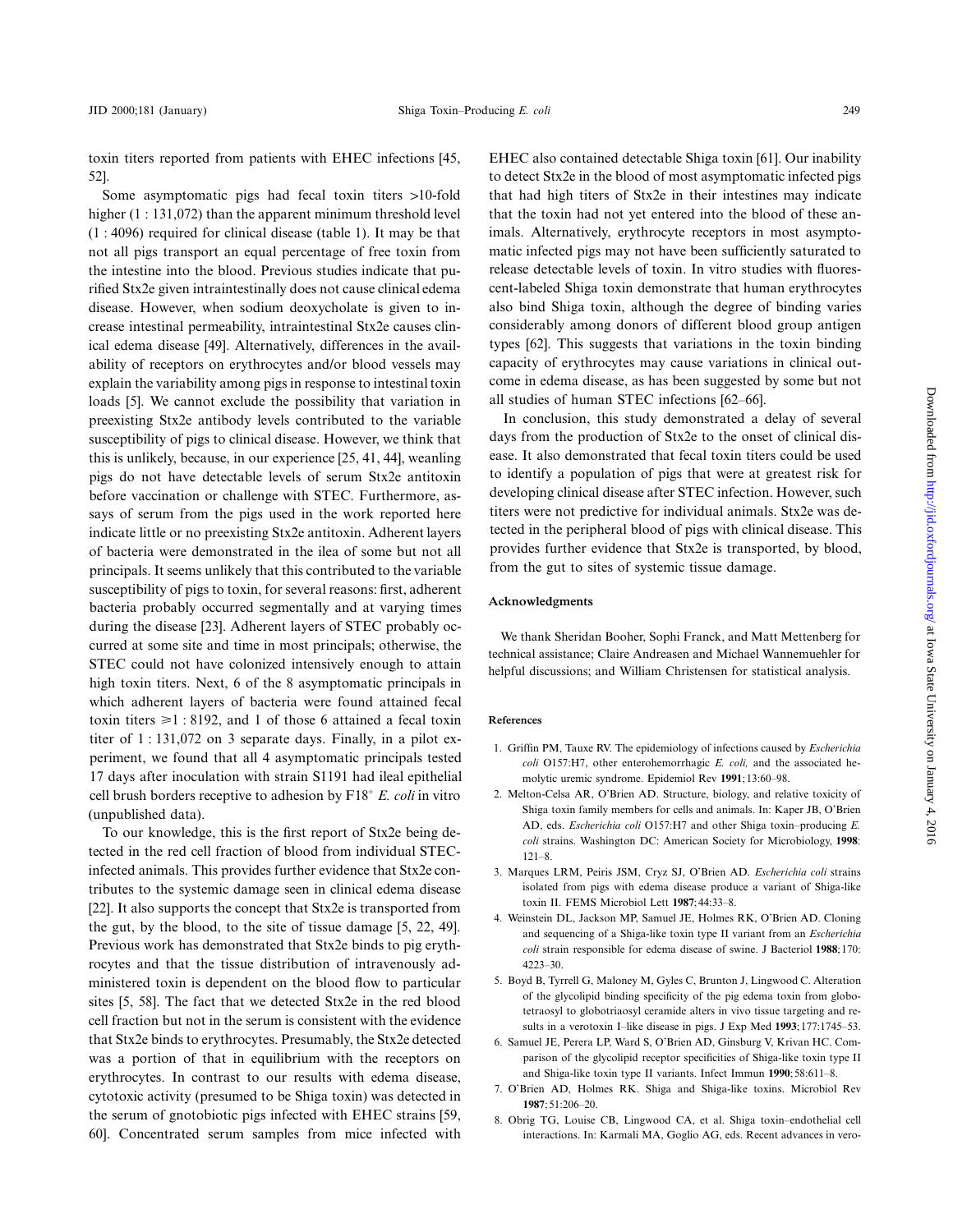cytotoxin-producing *Escherichia coli* infections. Amsterdam: Elsevier, **1994**:317–24.

- 9. Kaplan BS. Clinical and pathophysiological aspects of the hemolytic uremic syndrome. In: Karmali M, Goglio A, eds. Recent advances in verocytotoxin-producing *Escherichia coli* infections. Amsterdam: Elsevier, **1994**: 301–4.
- 10. Tesh VL, Samuel JE, Perera LP, Sharefkin JB, O'Brien AD. Evaluation of the role of Shiga and Shiga-like toxin in mediating direct damage to human vascular endothelial cells. J Infect Dis **1991**;164:344–52.
- 11. Dykstra SA, Moxley RA, Janke BH, Nelson EA, Francis DH. Clinical signs and lesions in gnotobiotic pigs inoculated with Shiga-like toxin I from *Escherichia coli*. Vet Pathol **1993**;30:410–7.
- 12. Francis DH, Moxley RA, Andraos CY. Edema disease–like brain lesions in gnotobiotic piglets infected with *Escherichia coli* serotype O157:H7. Infect Immun **1989**;57:1339–42.
- 13. Gyles CL. VT toxemia in animal models. In: Karmali MA, Goglio AG, eds. Recent advances in verocytotoxin-producing *Escherichia coli* infections. Amsterdam: Elsevier, **1994**:233–40.
- 14. Wadolkowski EA, Burris JA, O'Brien AD. Mouse model for colonization and disease caused by enterohemorrhagic *Escherichia coli* O157:H7. Infect Immun **1990**;58:2438–45.
- 15. Dean-Nystrom EA, Bosworth BT, Cray WCJ, Moon HW. Pathogenicity of *Escherichia coli* O157:H7 in the intestines of neonatal calves. Infect Immun **1997**;65:1842–8.
- 16. Hall GA, Reynolds DJ, Chanter N, et al. Dysentery caused by *Escherichia coli* (S102-9) in calves: natural and experimental disease. Vet Pathol **1985**;22:256–63.
- 17. Moxley RA, Francis DH. Natural and experimental infection with an attaching and effacing strain of *Escherichia coli* in calves. Infect Immun **1986**;53:339–46.
- 18. Schoonderwoerd M, Clarke RC, van Dreumel AA, Rawluk SA. Colitis in calves: natural and experimental infection with a verotoxin-producing strain of *Escherichia coli* O111:NM. Can J Vet Res **1988**;52:484–7.
- 19. Wray C, McLaren I, Pearson GR. Occurrence of attaching and effacing lesions in the small intestine of calves experimentally infected with bovine isolates of verocytotoxic *E. coli.* Vet Rec **1989**;125:365–8.
- 20. Hertzke DM, Cowan LA, Schoning P, Fenwick BW. Glomerular ultrastructural lesions of idiopathic cutaneous and renal glomerular vasculopathy of greyhounds. Vet Pathol **1995**;32:451–9.
- 21. Fenwick B, Cowan L. Canine model of hemolytic uremic syndrome. In: Kaper J, O'Brien AD, eds. *E. coli* O157:H7 and other Shiga toxin–producing *E. coli* strains. Washington, DC: American Society for Microbiology, **1998**: 268–77.
- 22. MacLeod DL, Gyles CL, Wilcock BP. Reproduction of edema disease of swine with purified Shiga-like toxin II variant. Vet Pathol **1991**;28:66–73.
- 23. Bertschinger HU, Pohlenz J. Bacterial colonization and morphology of the intestine in porcine *Escherichia coli* enterotoxemia (edema disease). Vet Pathol **1983**;20:99–110.
- 24. Smith HW, Halls S. The production of oedema disease and diarrhoea in weaned pigs by the oral administration of *Escherichia coli:* factors that influence the course of the experimental disease. J Med Microbiol **1968**; 1:45–59.
- 25. Kausche FM, Dean EA, Arp LH, Samuel JE, Moon HW. An experimental model for subclinical edema disease (*Escherichia coli* enterotoxemia) manifest as vascular necrosis in pigs. Am J Vet Res **1992**;53:281–7.
- 26. Kurtz HJ, Bergeland ME, Barnes DM. Pathologic changes in edema disease of swine. Am J Vet Res **1969**;30:791–806.
- 27. Bertschinger HU, Gyles CL. Oedema disease of pigs. In: Gyles C, ed. *Escherichia coli* in domestic animals and humans. Wallingford, UK: CAB International, **1994**:193–219.
- 28. MacLeod DL, Gyles CL, Valdivieso-Garcia A, Clarke RC. Physicochemical and biological properties of purified *Escherichia coli* Shiga-like toxin II variant. Infect Immun **1991**;59:1300–6.
- 29. Bertschinger HU, Bachmann M, Mettler C, et al. Adhesive fimbriae produced in vivo by *Escherichia coli* O139:K12(B):H1 associated with enterotoxaemia in pigs. Vet Microbiol **1990**;25:267–81.
- 30. Imberechts H, Wild P, Charlier G, De Greve H, Lintermans P, Pohl P. Characterization of F18 fimbrial genes *fedE* and *fedF* involved in adhesion and length of enterotoxemic *Escherichia coli* strain 107/86. Microb Pathog **1996**;21:183–92.
- 31. Vogel P, Bertschinger HU, Stamm M, et al. Genes specifying receptors for F18 fimbriated *Escherichia coli,* causing edema disease and postweaning diarrhoea in pigs, map to chromosome 6. Anim Genet **1996**;27:321–8.
- 32. Zuniga A, Yokoyama H, Albicker-Ripppinger P, Eggenberger E, Bertschinger HU. Reduced intestinal colonization with F18-positive enterotoxigenic *Escherichia coli* in weaned pigs fed chicken egg antibody against the fimbriae. FEMS Immunol Med Microbiol **1997**;18:153–61.
- 33. Griffin PM, Olmstead LC, Petras RE. *Escherichia coli* O157:H7–associated colitis: a clinical and histological study of 11 cases. Gastroenterology **1990**;99:142–9.
- 34. Donnenberg MS, Tzipori S, McKee ML, O'Brien AD, Alroy J, Kaper JB. The role of the *eae* gene of enterohemorrhagic *Escherichia coli* in intimate attachment in vitro and in a porcine model. J Clin Invest **1993**;92:1418–24.
- 35. Francis DH, Collins JE, Duimstra JR. Infection of gnotobiotic pigs with an *Escherichia coli* O157:H7 strain associated with an outbreak of hemorrhagic colitis. Infect Immun **1986**;51:953–6.
- 36. Tzipori S, Gunzer F, Donnenberg MS, De Montigny L, Kaper JB, Donohue-Rolfe A. The role of the *eaeA* gene in diarrhea and neurological complications in a gnotobiotic piglet model of enterohemorrhagic *Escherichia coli* infection. Infect Immun **1995**;63:3621–7.
- 37. Willshaw GA, Scotland SM, Smith HR, Rowe B. Properties of verocytotoxinproducing *Escherichia coli* of human origin of O serogroups other than O157. J Infect Dis **1992**;166:797–802.
- 38. Dytoc MT, Ismaili A, Philpott DJ, Soni R, Brunton JL, Sherman PM. Distinct binding properties of *eaeA*-negative verocytotoxin-producing *Escherichia coli* of serotype O113:H21. Infect Immun **1994**;62:3494–505.
- 39. de Azavedo J, McWhirter E, Louie M, Brunton J. EAE-negative verotoxinproducing *Escherichia coli* associated with hemolytic uremic syndrome and hemorrhagic colitis. In: Karmali M, Goglio A, eds. Recent advances in verocytotoxin-producing *Escherichia coli* infections. Amsterdam: Elsevier, **1994**:265–8.
- 40. Sarmiento JI, Casey TA, Moon HW. Postweaning diarrhea in swine: experimental model of enterotoxigenic *Escherichia coli* infection. Am J Vet Res **1988**;49:1154–9.
- 41. Bosworth BT, Samuel JE, Moon HW, O'Brien AD, Gordon VM, Whipp SC. Vaccination with genetically modified Shiga-like toxin IIe prevents edema disease in swine. Infect Immun **1996**;64:55–60.
- 42. Bosworth BT, Casey TA. Identification of toxin and pilus genes in porcine *Escherichia coli* using polymerase chain reaction (PCR) with multiple primer pairs [abstract B-509]. In: Proceedings of the 97th annual meeting of the American Society for Microbiology (Miami). Washington, DC: ASM, **1997**.
- 43. Gentry MK, Dalrymple JM. Quantitative microtiter cytotoxicity assay for *Shigella* toxin. J Clin Microbiol **1980**;12:361–6.
- 44. Gordon VM, Whipp SC, Moon HW, O'Brien AD, Samuel JE. An enzymatic mutant of Shiga-like toxin II variant is a vaccine candidate for edema disease of swine. Infect Immun **1992**;60:485–90.
- 45. Karmali M, Petric M, Lim C, Fleming P, Arbus G, Lior H. The association between idiopathic hemolytic uremic syndrome and infection by verotoxin-producing *Escherichia coli*. J Infect Dis **1985**;151:775–82.
- 46. Tesh V, Burris J, Owens J, et al. Comparison of the relative toxicities of Shiga-like toxins type I and type II for mice. Infect Immun **1993**;61: 3392–402.
- 47. Karch H, Meyer T, Russmann H, Heesemann J. Frequent loss of Shiga-like toxin genes in clinical isolates of *Escherichia coli* upon subcultivation. Infect Immun **1992**;60:3464–7.